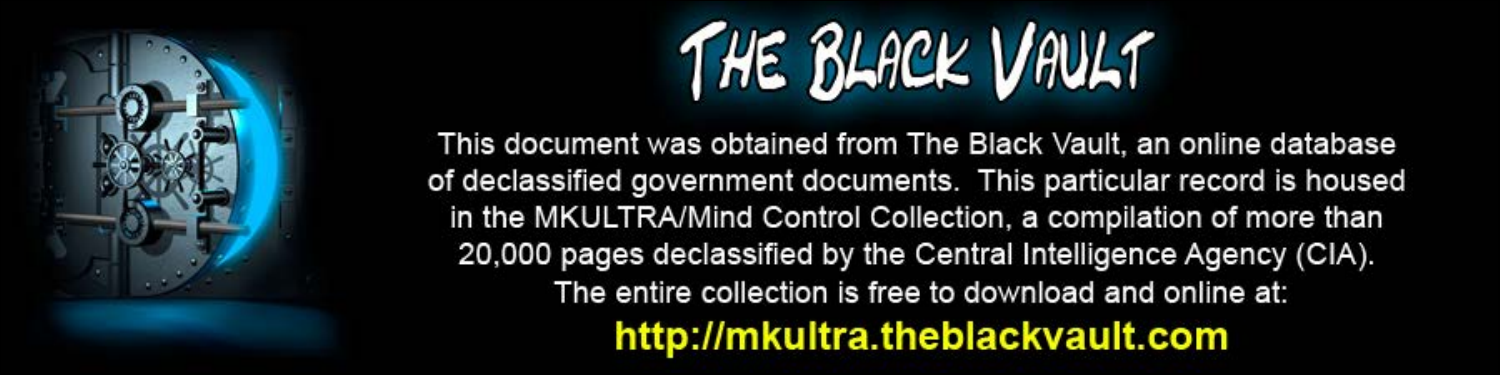$\frac{1}{4}$  /3  $\frac{1}{2}$  /3  $\frac{1}{2}$ 

6 December 1951

**Dear** 

Enclosed are two checks for your services sonetime ago. I regret the delay in your reimbursement. The checks were held until your next visit to washington in accordance with previous instructions issued to our administrative people.

I hope that you will let me know of any other services you have parformed for us for which you have not received reimbursement. As I noted in my previous letter to you we will try to handle this more expeditiously in the future.

I had a very interesting discussion with the state when I was in the common 27 November. I did not see the state of since vas in 'since tremely busy and would prefer to hold off for swhile. I have his contract here ready for signature but worder if this is necessary under the circumstances. When I asked the whether he would prefer to le under contract he stated that unless there was some particular reason for it he would prefer not to be. Since we can arrange reimbursement for services without the contract I did not feel it necessary to place the lunder contract. The situation may be the same with

I trust that you had a pleasant trip and will be looking forward to hearing from you in the near future.

Sincerely,

Emal: Two checks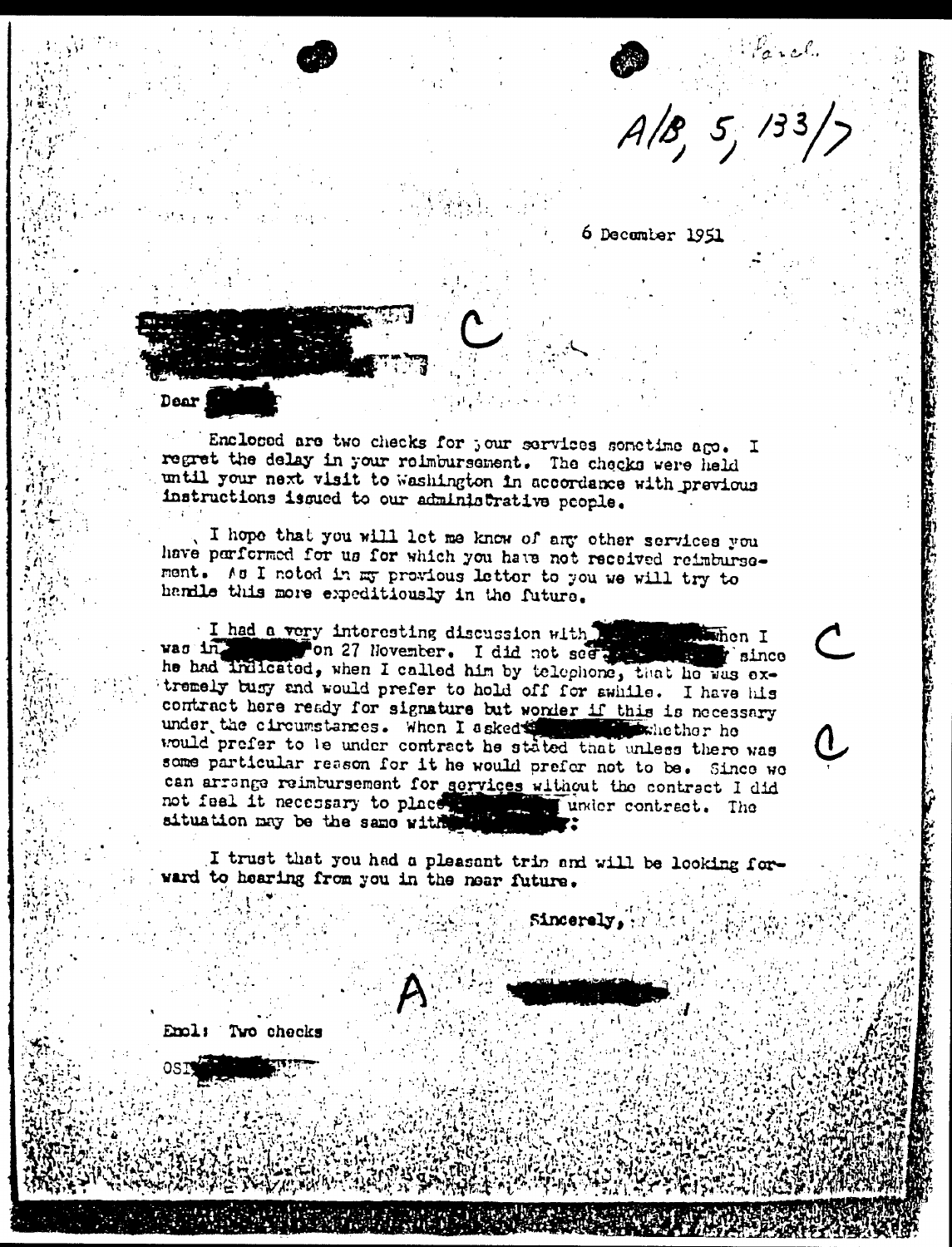$A/B$ , 5, 133/6

December 21, 1953

 $-2430$  " $E$ " Street, N.W. Washington, D.C.

Dear

Thanks very much indeed for your letter of December 6 with the two checks enclosed, I would-have acknowledged these sooner but h .? hoped that I might eatch you in Weshington and do it there. To the best of my knowledge and belief from the records here, these checks bring my personal account up to date and we can, as it were. "start afresh".

I think that your decision not to ask the state to go under contract is a good one. I am sure that they can give their advice from time to time quite as effectively on an informal basis and I would not see any necessity of further formalizing it unless there is reed from your standpoint. I have not yet heard again from the same and I am afraid that we may be in for some trouble on this since there is some indication that he may remain on the West Coast permanently. Here again I would suggest that we keen the contact informal and exploit it when, as, and if the need arises and it seems practicable to do so.

I am locking forward to seeing you soon either in Weshington or here. I expect to be out if the city until the first of January so I suspect this will have to be delayed until the New Year.

With all good wishes for a grand Holiday Sesson, I am



 $P.S.$ studgested that the enclosed prospectus of the Pourth Annual AIEE Conference on Electronic Instrumentation and Nucleonics in Medicine to be held at the Hotel Commodore, New York, Januery 7 and 8 may contain some interesting features. We have checked the titles that might very well bear on subjects in which we are interested.

 $\sim$   $\sim$   $\sim$   $\sim$ 

Enclosure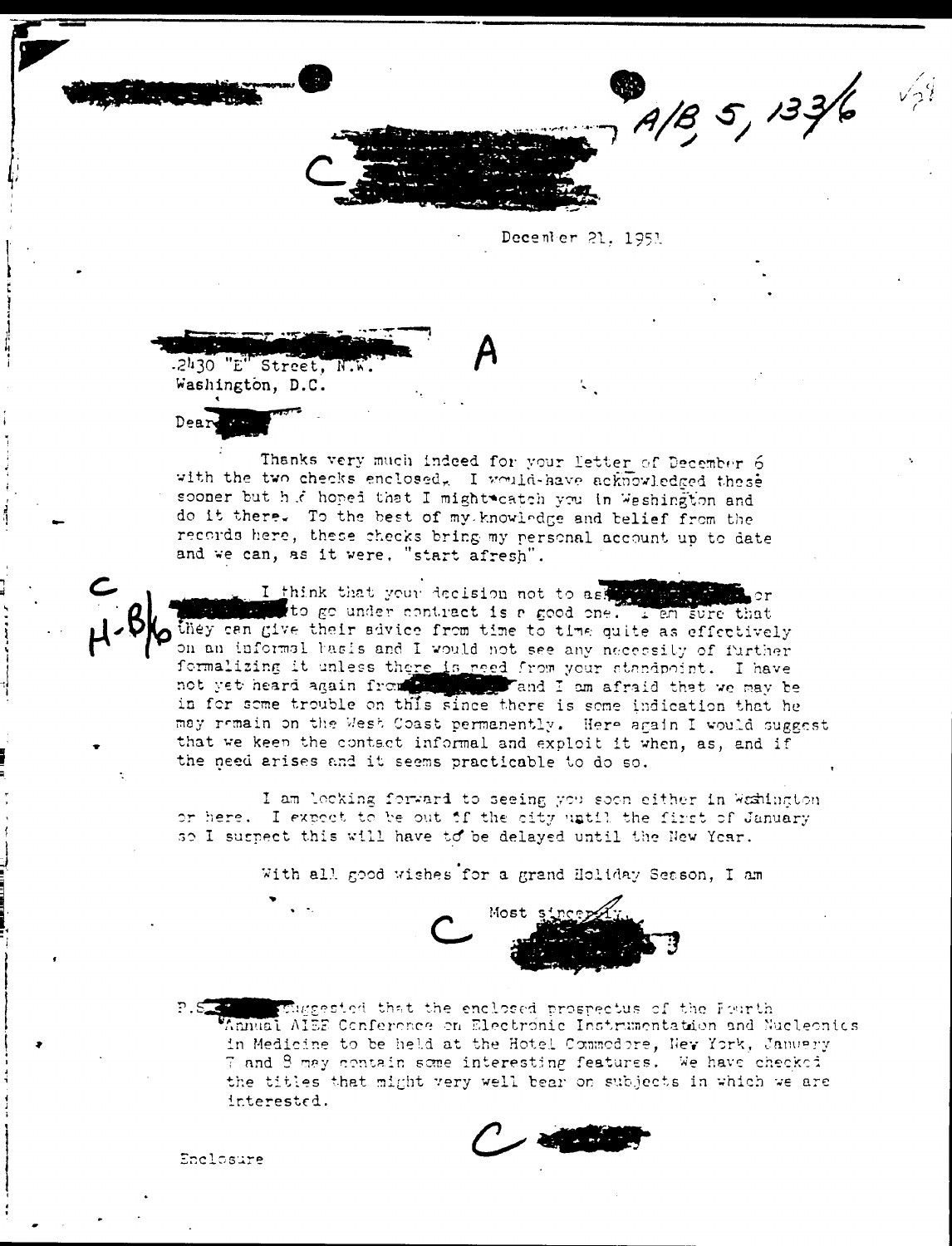

28 December 1951

a ma haife a ga shekarar a shekara na matsa a ga shekarar a ga shekarar a ga shekarar a ga shekarar a ga sheka

Enclosed please find a check in the amount of \$53.51 to cover, your expenses of last summer. T trust that this is the satisfectory and brings, us up to date on the expenses you have Incurred in our behalf, if not please let me know in order that I may straighten, the matter out.

Tregret the delay in your reimbursement. As I explained before, it, was becasioned by the lack of adequate preparations. prior to your visit and the hasty manner in which we were forced to proceed . This delay will be avoided in the future and I believs we can arrange expeditions reimbursement for your sarvices.

Sinceraly.

**Check for \$53.51** Enal

QSI **ATTERIOR**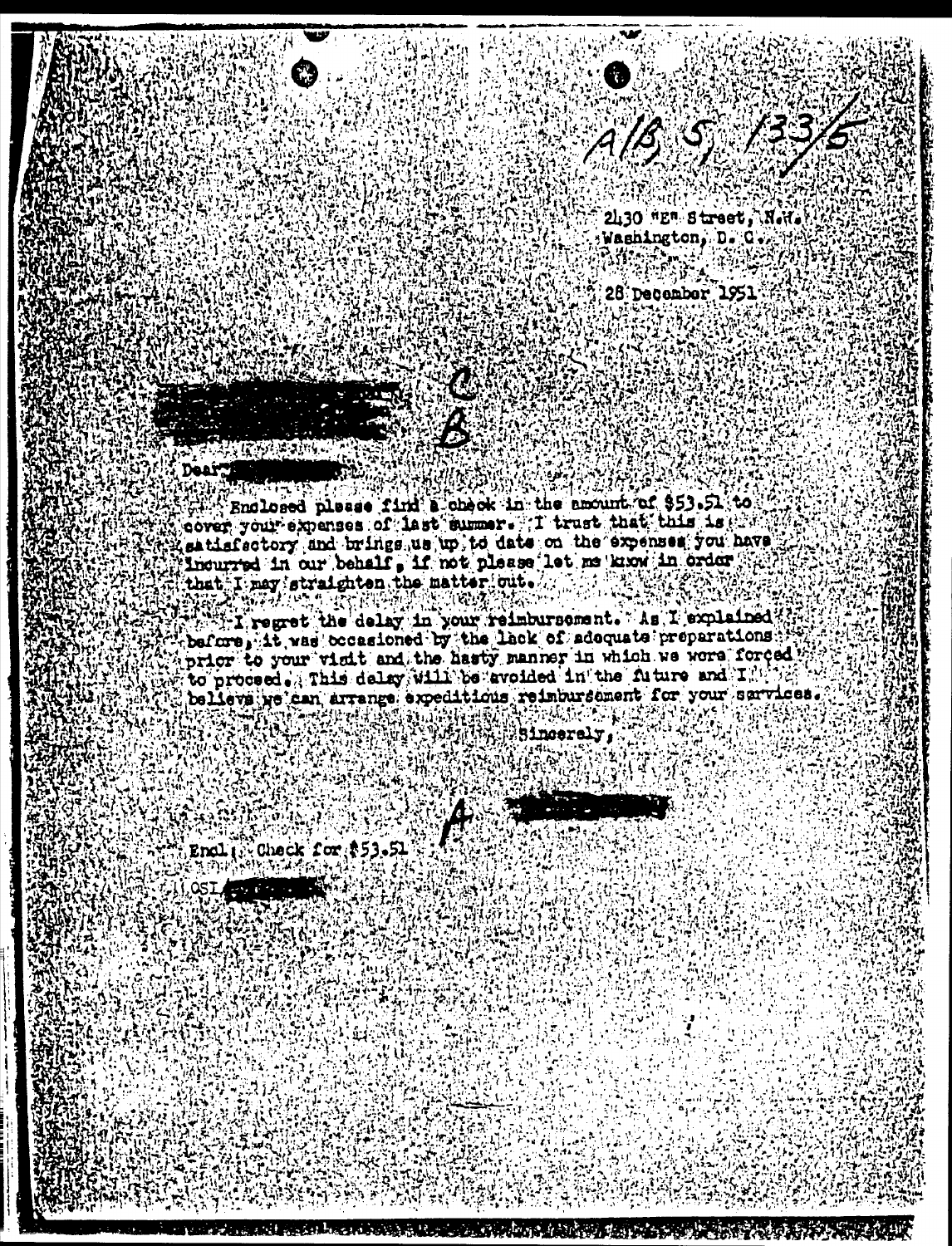





A1B 5 133

Ø.

10 January 1952

T received your letter of 21 December and appreciated the Holiday greetings. Xihope that you had a pleasant time over the holldays and are not too biay in the aftermath. 退热病药

12816 医视诊诊器  $\approx 13$  $(s)$  ,  $\ldots$ Since you have not heard from **Example 15** indication that he may remain on the west Coast permanently, I agree that it might be best to drop him for the present . Of course, should he over have anything to contribute which would be of interest to us we would appreciate your passing along.

I am glad to hear that the reimbursement problem is sottled for the present. There is one minor matter in this connection as you may recall in a previous latter I indicated that our now procedures do not provide for the use of T/R books by consultants. Should this be an inconvenience to you I will be glad to set up a revolving fund to cover any incidentill expenses you may inquire I would sppreciate it therefore if you could return the T/R  $\ll$ books issued to you and in order that we may clear the records here.

Enclosed is a copy of your Personal Service Contract which the Agency asked me to deliver to you.

Hoping to cee you on your next trip to Washington, I remain

/Sincerely yours,

Tasked me to pass along to you his apprediation. for the nice Christmas Card you sent him. Le suggests that in the future it might be more expeditions if you could send these; to his home address; w.

**RETRAINER**